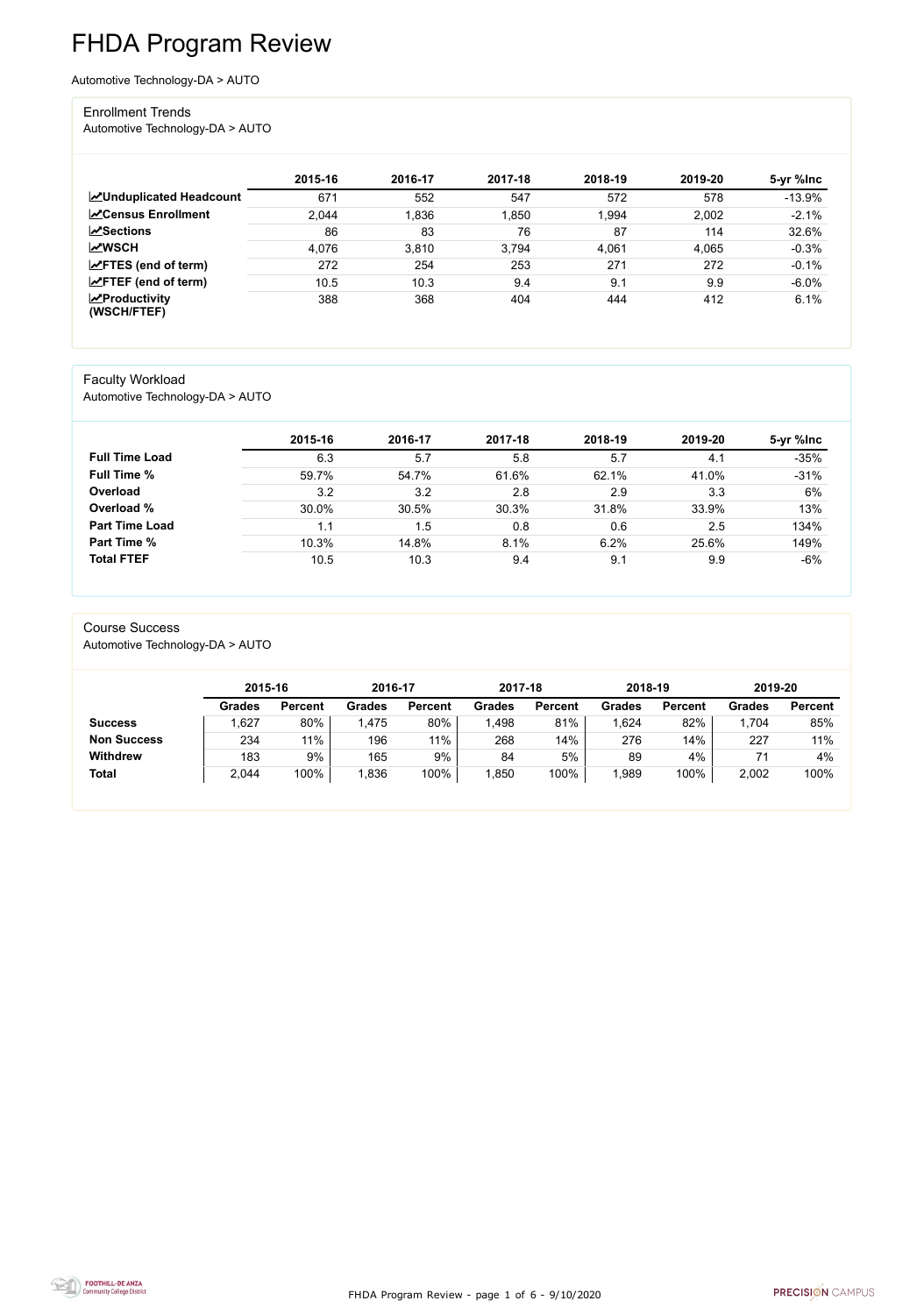FHDA Program Review - page 2 of 6 - 9/10/2020



### Course Success for African American, Latinx, and Filipinx Students

#### Course Success for Asian, Native American, Pacific Islander, White, and Decline to State Students

|                    | 2015-16       |                | 2016-17       |                | 2017-18       |                | 2018-19       |                | 2019-20        |                |
|--------------------|---------------|----------------|---------------|----------------|---------------|----------------|---------------|----------------|----------------|----------------|
|                    | <b>Grades</b> | <b>Percent</b> | <b>Grades</b> | <b>Percent</b> | <b>Grades</b> | <b>Percent</b> | <b>Grades</b> | <b>Percent</b> | <b>Grades</b>  | <b>Percent</b> |
| <b>Success</b>     | 593           | 75%            | 610           | 76%            | 698           | 76%            | 776           | 79%            | 785            | 82%            |
| <b>Non Success</b> | 122           | 15%            | 114           | 14%            | 164           | 18%            | 156           | 16%            | 135            | 14%            |
| <b>Withdrew</b>    | 78            | 10%            | 79            | 10%            | 54            | 6%             | 48            | 5%             | 4 <sup>1</sup> | 4%             |
| <b>Total</b>       | 793           | 100%           | 803           | 100%           | 916           | 100%           | 980           | 100%           | 961            | 100%           |

|                    | 2015-16       |                | 2016-17       |                | 2017-18       |                | 2018-19       |                | 2019-20       |                |
|--------------------|---------------|----------------|---------------|----------------|---------------|----------------|---------------|----------------|---------------|----------------|
|                    | <b>Grades</b> | <b>Percent</b> | <b>Grades</b> | <b>Percent</b> | <b>Grades</b> | <b>Percent</b> | <b>Grades</b> | <b>Percent</b> | <b>Grades</b> | <b>Percent</b> |
| <b>Success</b>     | 1,034         | 83%            | 865           | 84%            | 800           | 86%            | 848           | 84%            | 919           | 88%            |
| <b>Non Success</b> | 112           | 9%             | 82            | 8%             | 104           | 11%            | 120           | 12%            | 92            | 9%             |
| <b>Withdrew</b>    | 105           | 8%             | 86            | 8%             | 30            | 3%             | 41            | 4%             | 30            | 3%             |
| <b>Total</b>       | 1,251         | 100%           | 1,033         | 100%           | 934           | 100%           | ,009          | 100%           | 1,041         | 100%           |
|                    |               |                |               |                |               |                |               |                |               |                |

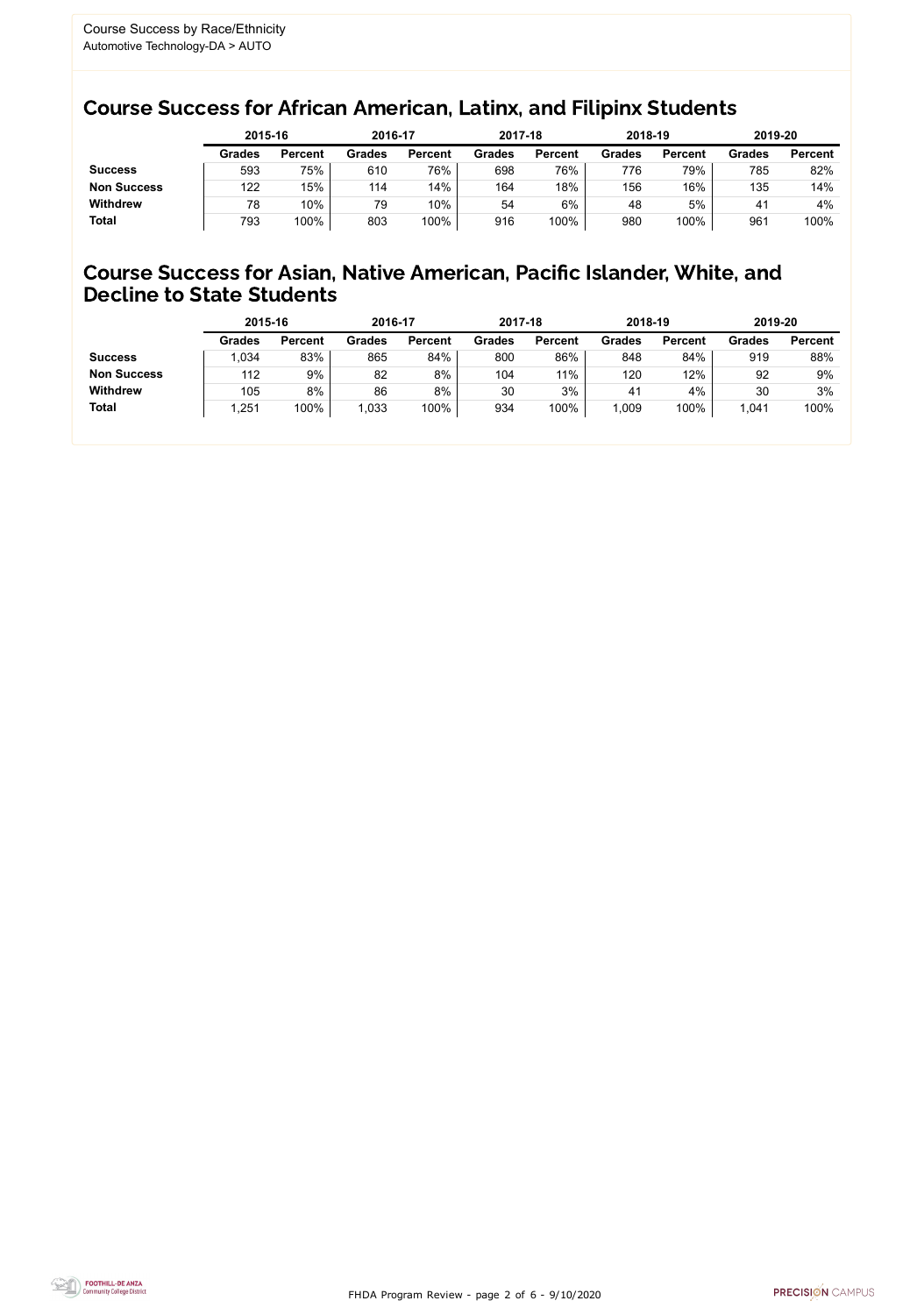FHDA Program Review - page 3 of 6 - 9/10/2020



Some courses may continue to be listed but no longer have data due to renumbering or because the course was not offered in the past five years.



### by Gender

|                     | 2015-16 |                |      | 2016-17        |       | 2017-18        |       | 2018-19        |       | 2019-20        |  |
|---------------------|---------|----------------|------|----------------|-------|----------------|-------|----------------|-------|----------------|--|
|                     | Enr     | <b>Percent</b> | Enr  | <b>Percent</b> | Enr   | <b>Percent</b> | Enr   | <b>Percent</b> | Enr   | <b>Percent</b> |  |
| <b>Female</b>       | 105     | 5%             | 131  | 7%             | 133   | 7%             | 147   | 7%             | 131   | 7%             |  |
| <b>Male</b>         | ,926    | 94%            | ,703 | 93%            | 1,701 | 92%            | ,826  | 92%            | 1,844 | 92%            |  |
| <b>Non-Binary</b>   |         | 0%             |      | $0\%$          |       | 0%             |       | 0%             |       | 0%             |  |
| <b>Not Reported</b> | 13      | $1\%$          |      | $0\%$          | 16    | 1%             | 21    | 1%             | 23    | $1\%$          |  |
| <b>Total</b>        | 2,044   | 100%           | .836 | 100%           | 1,850 | 100%           | 1,994 | 100%           | 2,002 | 100%           |  |

## by Ethnicity

|                         |       | 2015-16        |       | 2016-17        |       | 2017-18        | 2018-19 |                | 2019-20 |                |
|-------------------------|-------|----------------|-------|----------------|-------|----------------|---------|----------------|---------|----------------|
|                         | Enr   | <b>Percent</b> | Enr   | <b>Percent</b> | Enr   | <b>Percent</b> | Enr     | <b>Percent</b> | Enr     | <b>Percent</b> |
| <b>African American</b> | 51    | 2%             | 38    | 2%             | 38    | 2%             | 57      | 3%             | 72      | 4%             |
| Asian                   | 553   | 27%            | 447   | 24%            | 430   | 23%            | 429     | 22%            | 525     | 26%            |
| <b>Filipinx</b>         | 117   | 6%             | 106   | 6%             | 140   | 8%             | 136     | 7%             | 125     | 6%             |
| Latinx                  | 625   | 31%            | 659   | 36%            | 738   | 40%            | 790     | 40%            | 764     | 38%            |
| <b>Native American</b>  | 15    | $1\%$          |       | $0\%$          | 11    | $1\%$          | 4       | $0\%$          | 6       | $0\%$          |
| <b>Pacific Islander</b> | 5     | $0\%$          | 4     | $0\%$          | 18    | $1\%$          | 6       | $0\%$          | 12      | 1%             |
| White                   | 662   | 32%            | 545   | 30%            | 450   | 24%            | 547     | 27%            | 447     | 22%            |
| <b>Decline to State</b> | 16    | 1%             | 30    | 2%             | 25    | $1\%$          | 25      | $1\%$          | 51      | 3%             |
| <b>Total</b>            | 2,044 | 100%           | 1,836 | 100%           | 1,850 | 100%           | 1,994   | 100%           | 2,002   | 100%           |

### by Age

|              | 2015-16 |                | 2016-17 |                | 2017-18 |                | 2018-19 |                | 2019-20 |                |
|--------------|---------|----------------|---------|----------------|---------|----------------|---------|----------------|---------|----------------|
|              | Enr     | <b>Percent</b> | Enr     | <b>Percent</b> | Enr     | <b>Percent</b> | Enr     | <b>Percent</b> | Enr     | <b>Percent</b> |
| 19 or less   | 269     | 13%            | 197     | $11\%$         | 287     | 16%            | 368     | 18%            | 363     | 18%            |
| $20 - 24$    | ,066    | 52%            | 942     | 51%            | 849     | 46%            | 978     | 49%            | 1,007   | 50%            |
| 25-39        | 552     | 27%            | 537     | 29%            | 550     | 30%            | 510     | 26%            | 488     | 24%            |
| $40 +$       | 157     | 8%             | 160     | 9%             | 164     | 9%             | 138     | 7%             | 144     | 7%             |
| <b>Total</b> | 2,044   | 100%           | 1,836   | 100%           | ,850    | 100%           | ,994    | 100%           | 2,002   | 100%           |

### by Education Level

|                           | 2015-16 |                |      | 2016-17        |      | 2017-18        | 2018-19 |                | 2019-20 |                |
|---------------------------|---------|----------------|------|----------------|------|----------------|---------|----------------|---------|----------------|
|                           | Enr     | <b>Percent</b> | Enr  | <b>Percent</b> | Enr  | <b>Percent</b> | Enr     | <b>Percent</b> | Enr     | <b>Percent</b> |
| <b>Bachelor or higher</b> | 110     | 5%             | 132  | $7\%$          | 118  | 6%             | 119     | 6%             | 173     | 9%             |
| <b>Associate</b>          | 56      | 3%             | 54   | 3%             | 71   | 4%             | 46      | 2%             | 74      | 4%             |
| <b>HS/Equivalent</b>      | 1,774   | 87%            | ,569 | 85%            | .539 | 83%            | ,677    | 84%            | 1,614   | 81%            |
| <b>All Other</b>          | 104     | 5%             | 81   | 4%             | 122  | 7%             | 152     | 8%             | 141     | 7%             |
| <b>Total</b>              | 2,044   | 100%           | ,836 | 100%           | ,850 | 100%           | ,994    | 100%           | 2,002   | 100%           |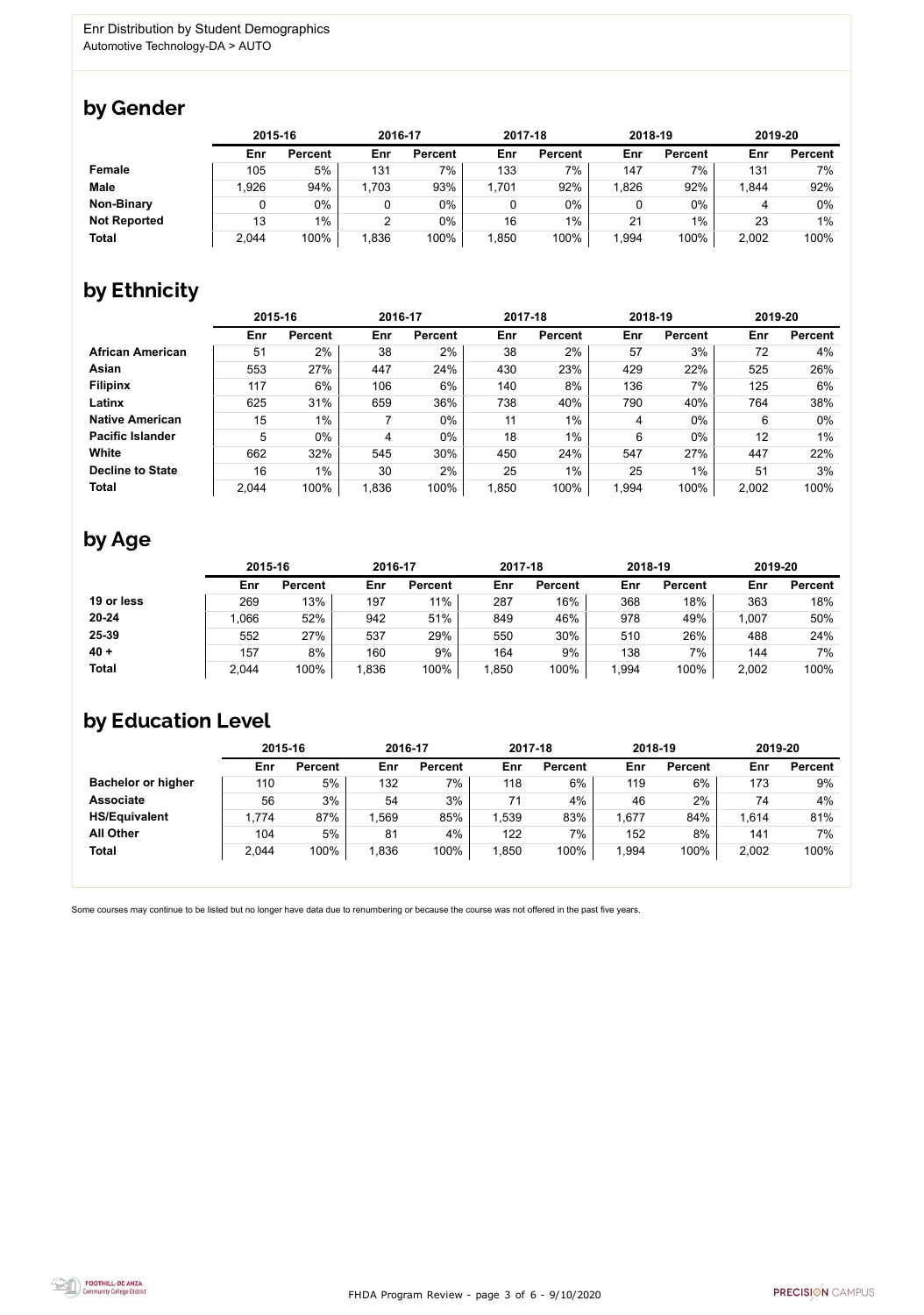FHDA Program Review - page 4 of 6 - 9/10/2020



#### Success Rates by Gender Automotive Technology-DA > AUTO

|                     |                | 2019-20        |                    |                |                 |                |               |                |  |  |  |  |  |  |
|---------------------|----------------|----------------|--------------------|----------------|-----------------|----------------|---------------|----------------|--|--|--|--|--|--|
|                     | <b>Success</b> |                | <b>Non Success</b> |                | <b>Withdrew</b> |                | <b>Total</b>  |                |  |  |  |  |  |  |
|                     | <b>Grades</b>  | <b>Percent</b> | <b>Grades</b>      | <b>Percent</b> | <b>Grades</b>   | <b>Percent</b> | <b>Grades</b> | <b>Percent</b> |  |  |  |  |  |  |
| Female              | 110            | 84%            | 16                 | 12%            | 5               | 4%             | 131           | 100%           |  |  |  |  |  |  |
| <b>Male</b>         | 1,573          | 85%            | 208                | 11%            | 63              | 3%             | 1,844         | 100%           |  |  |  |  |  |  |
| <b>Non-Binary</b>   | 4              | 100%           |                    | $0\%$          | 0               | $0\%$          | 4             | 100%           |  |  |  |  |  |  |
| <b>Not Reported</b> | 17             | 74%            | 3                  | 13%            | 3               | 13%            | 23            | 100%           |  |  |  |  |  |  |
| All                 | 1,704          | 85%            | 227                | 11%            | 71              | 4%             | 2,002         | 100%           |  |  |  |  |  |  |

|                     | 2018-19       |                                      |               |                |               |                |               |                |  |  |  |  |  |
|---------------------|---------------|--------------------------------------|---------------|----------------|---------------|----------------|---------------|----------------|--|--|--|--|--|
|                     |               | <b>Non Success</b><br><b>Success</b> |               |                |               |                | <b>Total</b>  |                |  |  |  |  |  |
|                     | <b>Grades</b> | <b>Percent</b>                       | <b>Grades</b> | <b>Percent</b> | <b>Grades</b> | <b>Percent</b> | <b>Grades</b> | <b>Percent</b> |  |  |  |  |  |
| Female              | 123           | 85%                                  | 15            | 10%            |               | 5%             | 145           | 100%           |  |  |  |  |  |
| <b>Male</b>         | 1,486         | 82%                                  | 255           | 14%            | 82            | 4%             | 1,823         | 100%           |  |  |  |  |  |
| <b>Non-Binary</b>   |               | N/A                                  | 0             | N/A            | 0             | N/A            | 0             | 100%           |  |  |  |  |  |
| <b>Not Reported</b> | 15            | 71%                                  | 6             | 29%            | 0             | $0\%$          | 21            | 100%           |  |  |  |  |  |
| All                 | 1,624         | 82%                                  | 276           | 14%            | 89            | 4%             | 1,989         | 100%           |  |  |  |  |  |

|                     |               | 2017-18                                                                 |     |                |               |                |               |                |  |  |  |  |  |  |
|---------------------|---------------|-------------------------------------------------------------------------|-----|----------------|---------------|----------------|---------------|----------------|--|--|--|--|--|--|
|                     |               | <b>Total</b><br><b>Withdrew</b><br><b>Non Success</b><br><b>Success</b> |     |                |               |                |               |                |  |  |  |  |  |  |
|                     | <b>Grades</b> | <b>Percent</b>                                                          |     | <b>Percent</b> | <b>Grades</b> | <b>Percent</b> | <b>Grades</b> | <b>Percent</b> |  |  |  |  |  |  |
| <b>Female</b>       | 109           | 82%                                                                     | 14  | 11%            | 10            | 8%             | 133           | 100%           |  |  |  |  |  |  |
| <b>Male</b>         | 1,378         | 81%                                                                     | 249 | 15%            | 74            | 4%             | 1,701         | 100%           |  |  |  |  |  |  |
| <b>Non-Binary</b>   | 0             | N/A                                                                     |     | N/A            | 0             | N/A            | 0             | 100%           |  |  |  |  |  |  |
| <b>Not Reported</b> | 11            | 69%                                                                     | 5   | 31%            | 0             | $0\%$          | 16            | 100%           |  |  |  |  |  |  |
| All                 | 1,498         | 81%                                                                     | 268 | 14%            | 84            | 5%             | ,850          | 100%           |  |  |  |  |  |  |

|                     |               |                |               | 2016-17        |                 |                |               |                |
|---------------------|---------------|----------------|---------------|----------------|-----------------|----------------|---------------|----------------|
|                     |               | <b>Success</b> |               |                | <b>Withdrew</b> |                | <b>Total</b>  |                |
|                     | <b>Grades</b> | <b>Percent</b> | <b>Grades</b> | <b>Percent</b> | <b>Grades</b>   | <b>Percent</b> | <b>Grades</b> | <b>Percent</b> |
| <b>Female</b>       | 99            | 76%            | 10            | 8%             | 22              | 17%            | 131           | 100%           |
| <b>Male</b>         | 1,374         | 81%            | 186           | 11%            | 143             | 8%             | 1,703         | 100%           |
| <b>Non-Binary</b>   | 0             | N/A            |               | N/A            | 0               | N/A            | 0             | 100%           |
| <b>Not Reported</b> | ົ             | 100%           |               | $0\%$          | 0               | $0\%$          | ⌒             | 100%           |
| All                 | 1,475         | 80%            | 196           | 11%            | 165             | 9%             | .836          | 100%           |

|                     |                |                |                    | 2015-16        |                 |                |               |                |
|---------------------|----------------|----------------|--------------------|----------------|-----------------|----------------|---------------|----------------|
|                     | <b>Success</b> |                | <b>Non Success</b> |                | <b>Withdrew</b> |                | <b>Total</b>  |                |
|                     | <b>Grades</b>  | <b>Percent</b> | <b>Grades</b>      | <b>Percent</b> | <b>Grades</b>   | <b>Percent</b> | <b>Grades</b> | <b>Percent</b> |
| Female              |                | 68%            | 14                 | 13%            | 20              | 19%            | 105           | 100%           |
| <b>Male</b>         | .548           | 80%            | 218                | 11%            | 160             | 8%             | 1,926         | 100%           |
| <b>Non-Binary</b>   |                | N/A            | 0                  | N/A            |                 | N/A            |               | 100%           |
| <b>Not Reported</b> | 8              | 62%            |                    | 15%            |                 | 23%            | 13            | 100%           |
| All                 | 1,627          | 80%            | 234                | 11%            | 183             | 9%             | 2,044         | 100%           |

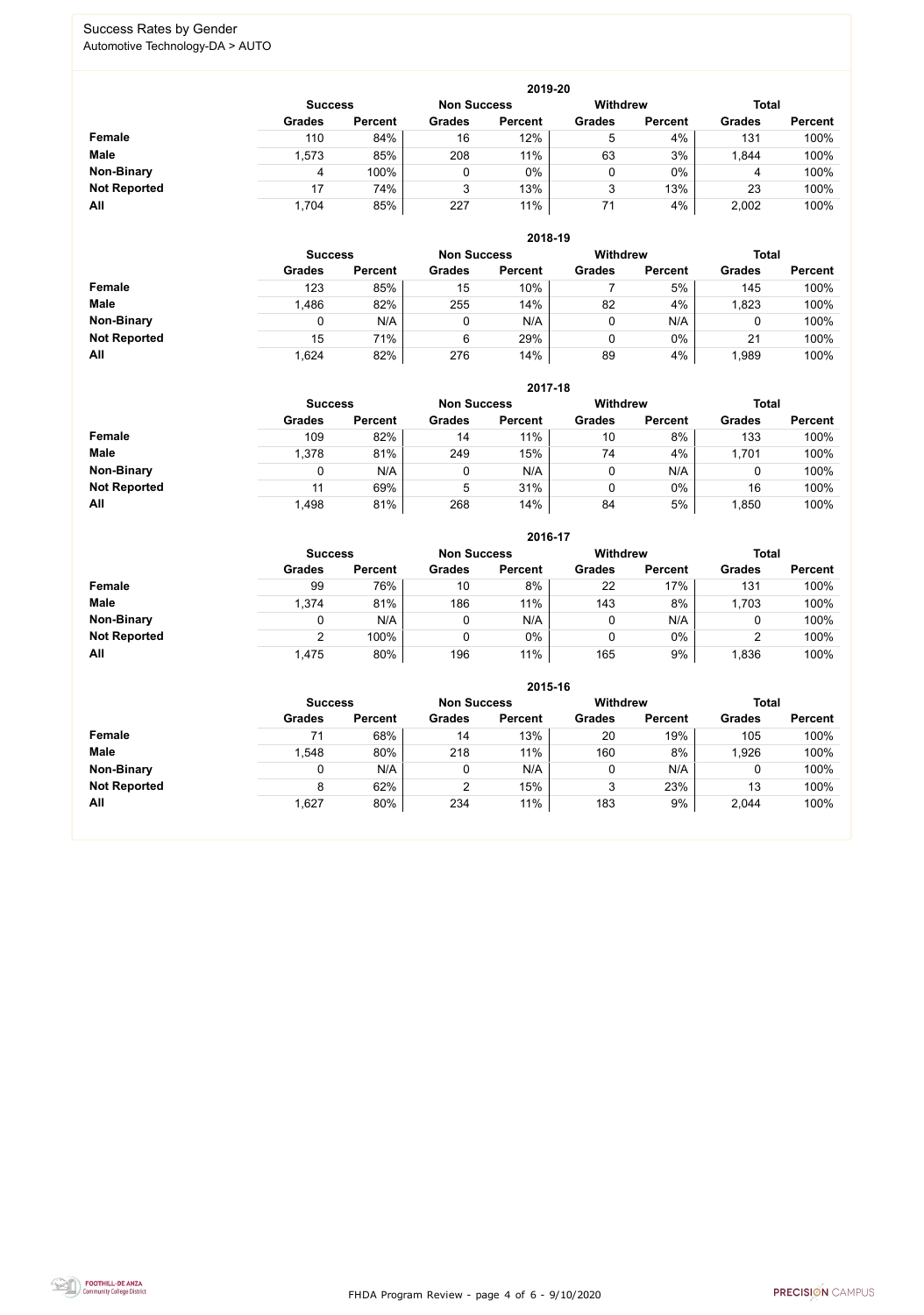FHDA Program Review - page 5 of 6 - 9/10/2020



#### Success Rates by Age Automotive Technology-DA > AUTO

|            |                |                |                    | 2019-20        |                 |                |               |                |  |
|------------|----------------|----------------|--------------------|----------------|-----------------|----------------|---------------|----------------|--|
|            | <b>Success</b> |                | <b>Non Success</b> |                | <b>Withdrew</b> |                |               | <b>Total</b>   |  |
|            | <b>Grades</b>  | <b>Percent</b> | <b>Grades</b>      | <b>Percent</b> | <b>Grades</b>   | <b>Percent</b> | <b>Grades</b> | <b>Percent</b> |  |
| 19 or less | 300            | 83%            | 52                 | 14%            |                 | 3%             | 363           | 100%           |  |
| 20-24      | 841            | 84%            | 132                | 13%            | 34              | 3%             | 1,007         | 100%           |  |
| 25-39      | 442            | 91%            | 27                 | 6%             | 19              | 4%             | 488           | 100%           |  |
| $40 +$     | 121            | 84%            | 16                 | 11%            |                 | 5%             | 144           | 100%           |  |
| All        | 1,704          | 85%            | 227                | 11%            | 71              | 4%             | 2,002         | 100%           |  |

|            |                |                |                    | 2018-19        |                 |                |               |                |  |
|------------|----------------|----------------|--------------------|----------------|-----------------|----------------|---------------|----------------|--|
|            | <b>Success</b> |                | <b>Non Success</b> |                | <b>Withdrew</b> |                |               | <b>Total</b>   |  |
|            | <b>Grades</b>  | <b>Percent</b> | <b>Grades</b>      | <b>Percent</b> | <b>Grades</b>   | <b>Percent</b> | <b>Grades</b> | <b>Percent</b> |  |
| 19 or less | 262            | 71%            | 82                 | 22%            | 24              | 7%             | 368           | 100%           |  |
| $20 - 24$  | 799            | 82%            | 134                | 14%            | 42              | 4%             | 975           | 100%           |  |
| 25-39      | 438            | 86%            | 53                 | 10%            | 18              | 4%             | 509           | 100%           |  |
| $40 +$     | 125            | 91%            |                    | 5%             | 5               | 4%             | 137           | 100%           |  |
| All        | 1,624          | 82%            | 276                | 14%            | 89              | 4%             | 1,989         | 100%           |  |

|            |                                                         |                |               | 2017-18        |               |                |               |                |
|------------|---------------------------------------------------------|----------------|---------------|----------------|---------------|----------------|---------------|----------------|
|            | <b>Withdrew</b><br><b>Non Success</b><br><b>Success</b> |                |               |                |               |                |               | <b>Total</b>   |
|            | <b>Grades</b>                                           | <b>Percent</b> | <b>Grades</b> | <b>Percent</b> | <b>Grades</b> | <b>Percent</b> | <b>Grades</b> | <b>Percent</b> |
| 19 or less | 219                                                     | 76%            | 53            | 18%            | 15            | 5%             | 287           | 100%           |
| $20 - 24$  | 674                                                     | 79%            | 135           | 16%            | 40            | 5%             | 849           | 100%           |
| 25-39      | 461                                                     | 84%            | 67            | 12%            | 22            | 4%             | 550           | 100%           |
| $40 +$     | 144                                                     | 88%            | 13            | 8%             |               | 4%             | 164           | 100%           |
| <b>All</b> | 1,498                                                   | 81%            | 268           | 14%            | 84            | 5%             | ,850          | 100%           |

|            |                |                    |               | 2016-17         |               |                |               |                |
|------------|----------------|--------------------|---------------|-----------------|---------------|----------------|---------------|----------------|
|            | <b>Success</b> | <b>Non Success</b> |               | <b>Withdrew</b> |               | <b>Total</b>   |               |                |
|            | <b>Grades</b>  | <b>Percent</b>     | <b>Grades</b> | <b>Percent</b>  | <b>Grades</b> | <b>Percent</b> | <b>Grades</b> | <b>Percent</b> |
| 19 or less | 134            | 68%                | 34            | 17%             | 29            | 15%            | 197           | 100%           |
| $20 - 24$  | 768            | 82%                | 101           | 11%             | 73            | 8%             | 942           | 100%           |
| 25-39      | 434            | 81%                | 51            | 9%              | 52            | 10%            | 537           | 100%           |
| $40 +$     | 139            | 87%                | 10            | 6%              | 11            | 7%             | 160           | 100%           |
| All        | 1,475          | 80%                | 196           | 11%             | 165           | 9%             | 1,836         | 100%           |

|            |                |                |                    | 2015-16        |                 |                |               |                |
|------------|----------------|----------------|--------------------|----------------|-----------------|----------------|---------------|----------------|
|            | <b>Success</b> |                | <b>Non Success</b> |                | <b>Withdrew</b> |                | <b>Total</b>  |                |
|            | <b>Grades</b>  | <b>Percent</b> | <b>Grades</b>      | <b>Percent</b> | <b>Grades</b>   | <b>Percent</b> | <b>Grades</b> | <b>Percent</b> |
| 19 or less | 192            | 71%            | 43                 | 16%            | 34              | 13%            | 269           | 100%           |
| $20 - 24$  | 870            | 82%            | 118                | 11%            | 78              | 7%             | 1,066         | 100%           |
| 25-39      | 437            | 79%            | 61                 | 11%            | 54              | 10%            | 552           | 100%           |
| $40 +$     | 128            | 82%            | 12                 | 8%             | 17              | 11%            | 157           | 100%           |
| <b>All</b> | ,627           | 80%            | 234                | 11%            | 183             | 9%             | 2,044         | 100%           |